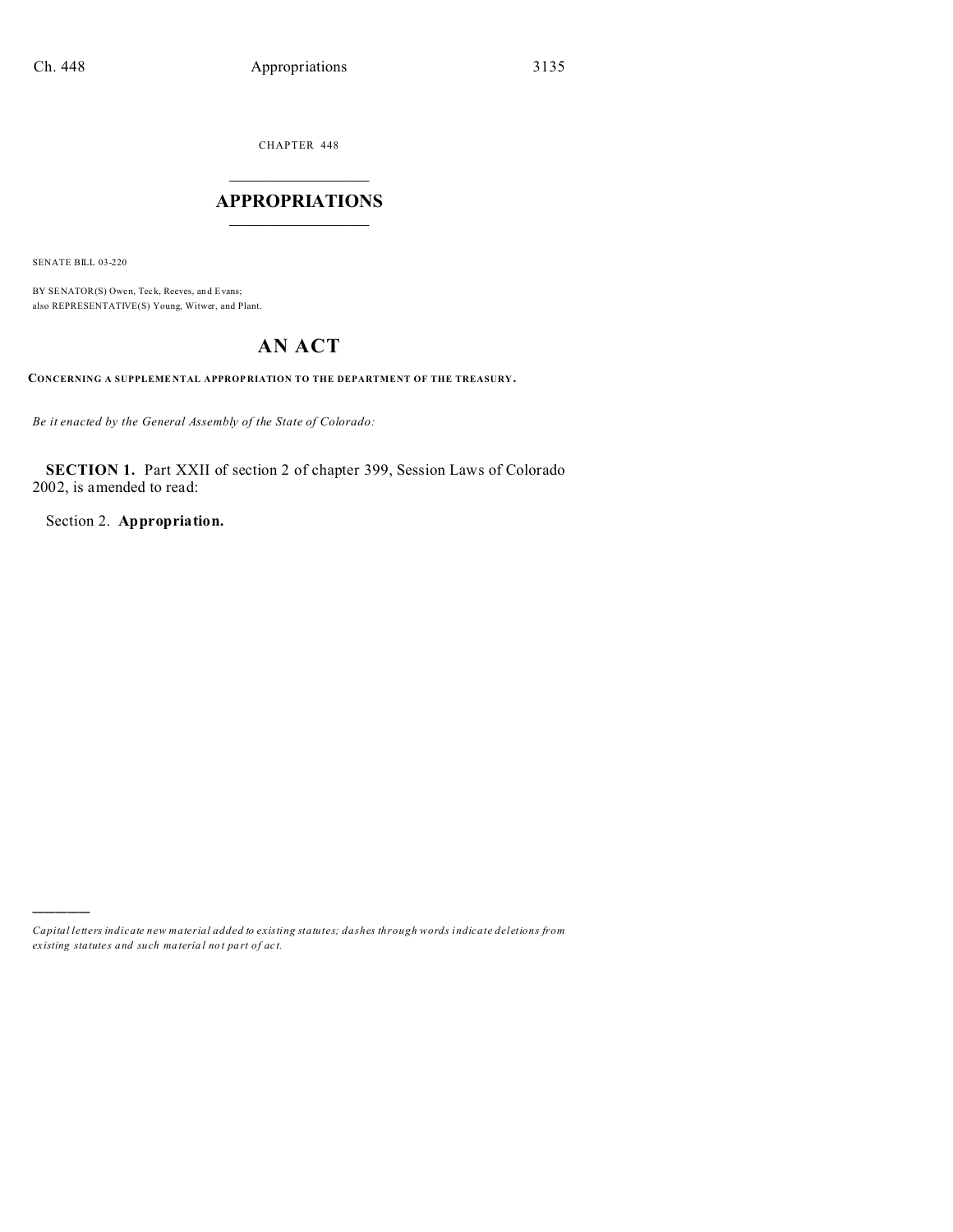|          |       | <b>APPROPRIATION FROM</b> |               |              |               |              |
|----------|-------|---------------------------|---------------|--------------|---------------|--------------|
| ITEM &   | TOTAL | GENERAL                   | GENERAL       | CASH         | CASH          | FEDERAL      |
| SUBTOTAL |       | <b>FUND</b>               | <b>FUND</b>   | <b>FUNDS</b> | <b>FUNDS</b>  | <b>FUNDS</b> |
|          |       |                           | <b>EXEMPT</b> |              | <b>EXEMPT</b> |              |
|          |       |                           |               |              |               |              |

**PART XXII**

**DEPARTMENT OF THE TREASURY**

### **(1) ADMINISTRATION<sup>240</sup>**

| Personal Services                | 1.057.254    |  |
|----------------------------------|--------------|--|
|                                  | 1,017,450    |  |
|                                  | $(16.0$ FTE) |  |
| Health, Life, and Dental         | 52,463       |  |
|                                  | 47,702       |  |
| Short-term Disability            | 1,827        |  |
|                                  | 1,674        |  |
| Salary Survey and                |              |  |
| Senior Executive Service         | 75,075       |  |
| Performance-based Pay            |              |  |
| Awards                           | 12,315       |  |
| Operating Expenses               | 137,731      |  |
|                                  | 113,219      |  |
| <b>Information Technology</b>    |              |  |
| Asset Maintenance <sup>241</sup> | 1,450        |  |
| Legal Services for 330           |              |  |
| 597 hours                        | 19,734       |  |
|                                  | 35,652       |  |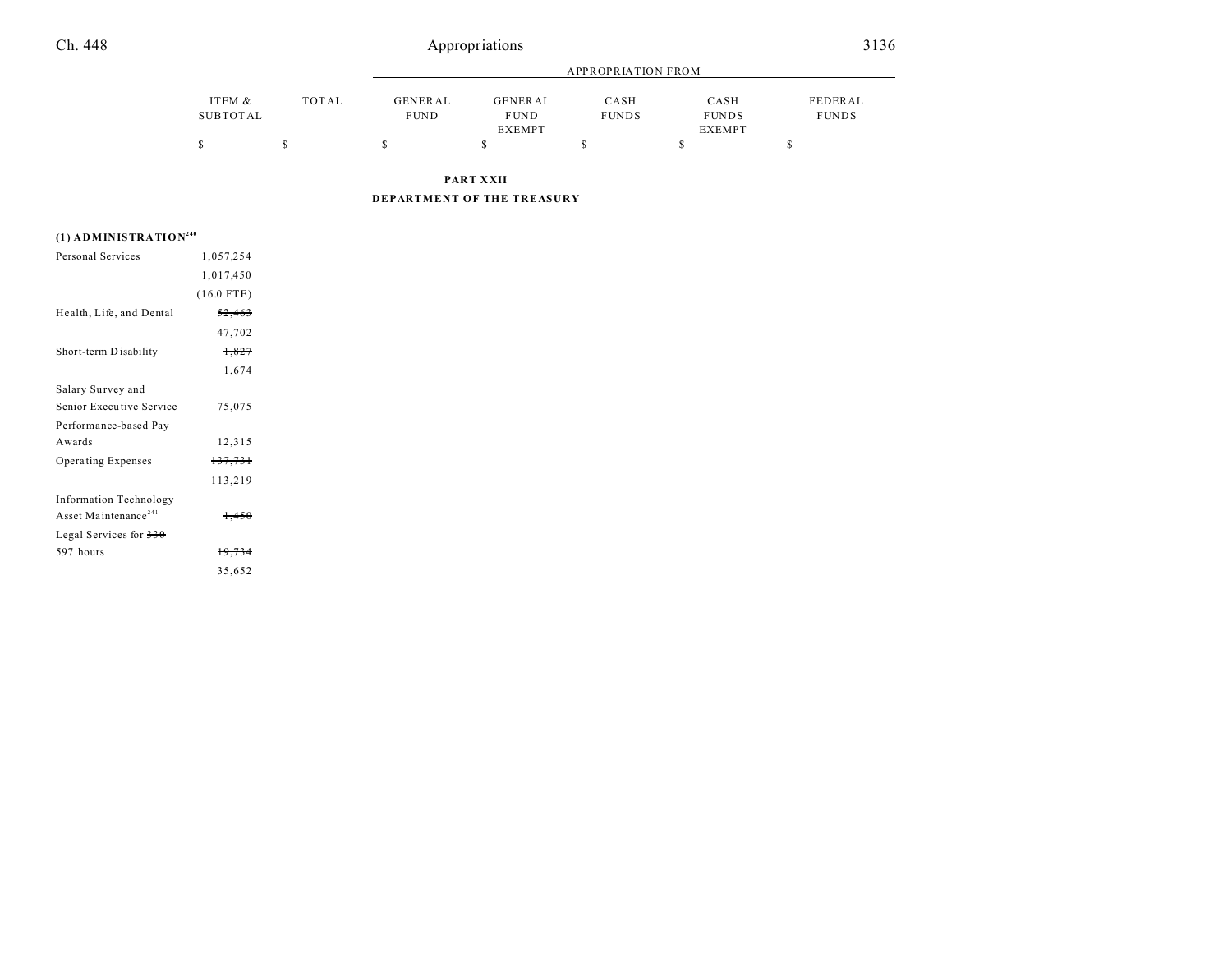| Purchase of Services   |                 |           |           |                  |
|------------------------|-----------------|-----------|-----------|------------------|
| from Computer Center   | $+,108$         |           |           |                  |
|                        | 3,989           |           |           |                  |
| Payment to Risk        |                 |           |           |                  |
| Management and         |                 |           |           |                  |
| Property Funds         | 3,206           |           |           |                  |
| Capitol Complex Leased |                 |           |           |                  |
| Space                  | 40,768          |           |           |                  |
| Discretionary Fund     | $5,000^{\rm a}$ |           |           |                  |
|                        |                 | 1,407,931 | 1,355,602 | $52,329^{\circ}$ |
|                        |                 | 1,356,050 | 1,270,910 | $85,140^{b}$     |

<sup>a</sup> This amount is included for purposes of complying with the limitation on state fiscal year spending imposed by Article X, Section 20 of the State Constitution. This amount is continuously appropria ted by a permanent statute or constitu tional provision a nd is not su bject to the limitation on General Fund appropriations as set forth in Section 24-75-201.1, C.R.S.

b This amount shall be from the principal balance of the Unclaimed Property Trust Fund pursuant to Section 38-13-116.5, C.R.S.

#### **(2) SPECIAL**

#### **PUR POSE**

County Costs Pursuant to Section 39-3.5-106(1), C.R.S. 382,878 Senior Citizen Property Tax Exemption 62,262,422

62,645,300<sup>a</sup> 62,645,300<sup>a</sup>

<sup>a</sup> Pursuant to the provisions of Article X, Section 3.5 of the state constitution approved by voters at the 2000 General Election, \$44,123,604 \$62,262,422 of this amount is not subject to the limitation on General Fund appropriations as set forth in Section 24-75-201.1, C.R.S.

Ch. 448 Appropriations 3137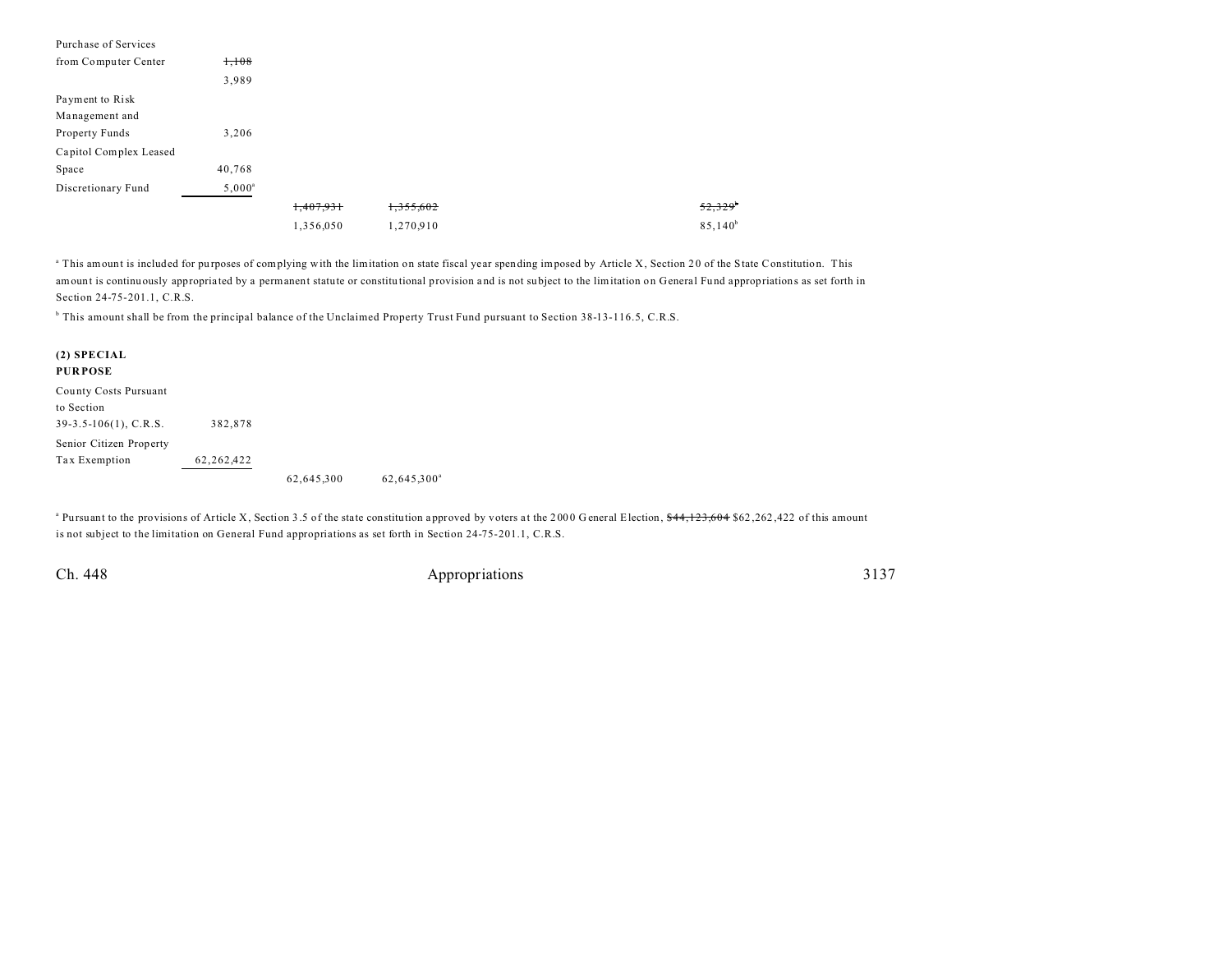| Ch. 448                        | Appropriations            |       |                        |                                         |                           |                                       | 3138                    |  |
|--------------------------------|---------------------------|-------|------------------------|-----------------------------------------|---------------------------|---------------------------------------|-------------------------|--|
|                                |                           |       |                        |                                         | <b>APPROPRIATION FROM</b> |                                       |                         |  |
|                                | ITEM &<br><b>SUBTOTAL</b> | TOTAL | GENERAL<br><b>FUND</b> | <b>GENERAL</b><br><b>FUND</b><br>EXEMPT | CASH<br><b>FUNDS</b>      | CASH<br><b>FUNDS</b><br><b>EXEMPT</b> | FEDERAL<br><b>FUNDS</b> |  |
|                                | \$                        | S     | \$                     | \$                                      | S                         | \$                                    | \$                      |  |
| (3) UNCLAIMED PROPERTY PROGRAM |                           |       |                        |                                         |                           |                                       |                         |  |
| Personal Services              | 586,275                   |       |                        |                                         |                           |                                       |                         |  |
|                                | $(9.0$ FTE)               |       |                        |                                         |                           |                                       |                         |  |
| Operating Expenses             | 196,617                   |       |                        |                                         |                           |                                       |                         |  |
| Leased Space                   | 68,195                    |       |                        |                                         |                           |                                       |                         |  |

851,087<sup>a</sup> 851,087<sup>a</sup>

a This amount shall be from the principal balance of the Unclaimed Property Trust Fund pursuant to Section 38-13-116.5, C.R.S.

### **(4) FIRE AND POLICE PENSION ASSOCIATION<sup>242</sup>**

| Unfunded Liability - Old |            |            |                           |
|--------------------------|------------|------------|---------------------------|
| Hire Plans               | 25,321,079 |            |                           |
| Volunteer Firefighter    |            |            |                           |
| Retirement Plans         | 3,555,110  |            |                           |
|                          | 3,757,894  |            |                           |
| Volunteer Death and      |            |            |                           |
| <b>Disability</b>        | 30,000     |            |                           |
|                          |            | 28,906,189 | $28,906,189$ <sup>*</sup> |
|                          |            | 29,108,973 | 29,108,973 <sup>ª</sup>   |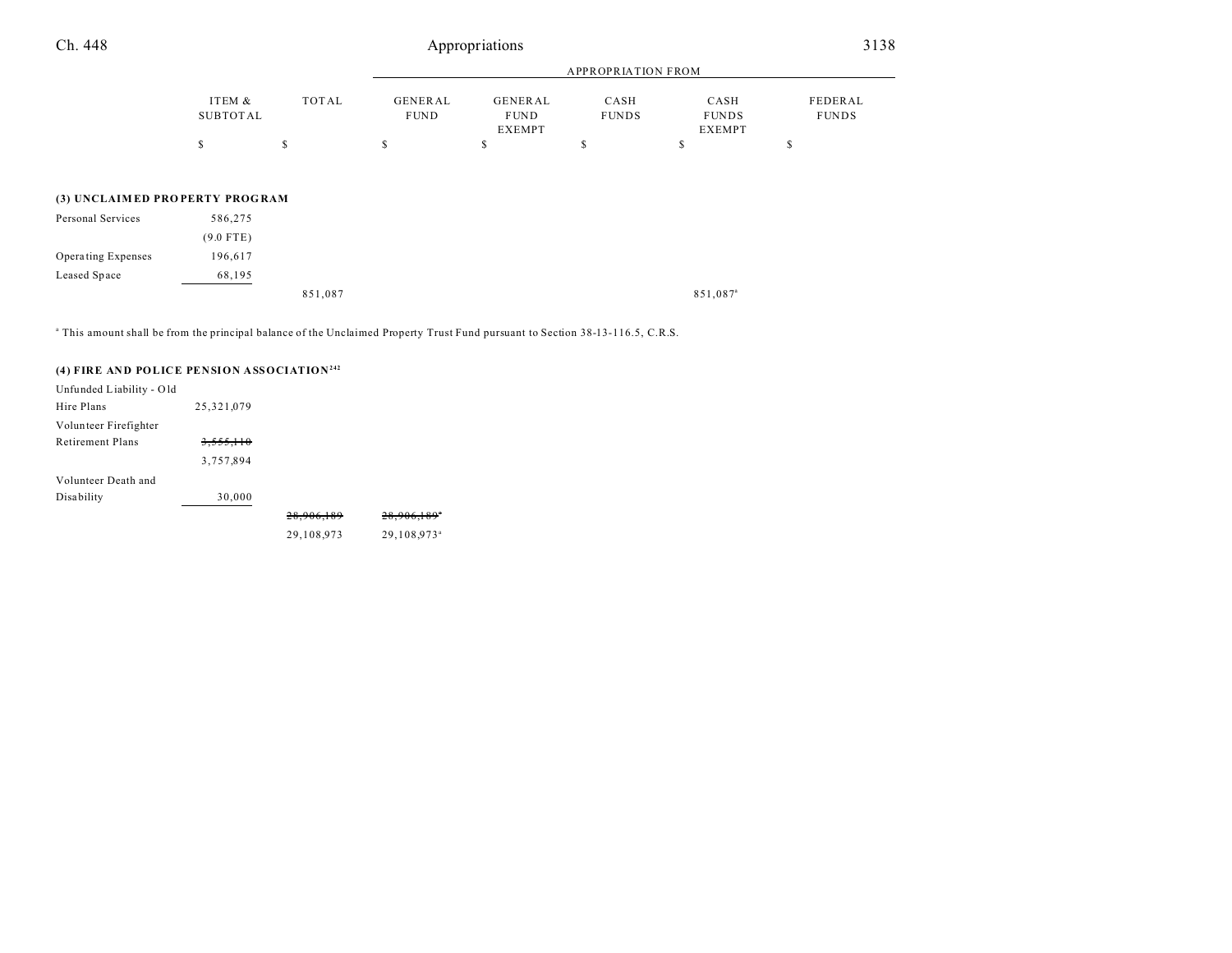<sup>a</sup> This amount is included for purposes of complying with the limitation on state fiscal year spending imposed by Article X, Section 20 of the State Constitution. This amount is continuously appropria ted by a permanent statute or constitu tional provision a nd is not su bject to the limitation on General Fund appropriations as set forth in Section 24-75-201.1, C.R.S.

# **(5) APPROPRIATED**

|  | <b>COUNTIES</b> | 161.384.000 | $161.384.000^a$ |
|--|-----------------|-------------|-----------------|
|--|-----------------|-------------|-----------------|

<sup>a</sup> This amount represents the funds given to counties pursuant to Section 43-4-207, C.R.S. For purposes of complying with the limitation on state fiscal year spending imposed by Article X, Section 20 of the State Constitution, these moneys are included for informational purposes as they are appropriated by a permanent statute or constitutional provision.

| (6) APPROPRIATED      |            |                         |
|-----------------------|------------|-------------------------|
| <b>MUNICIPALITIES</b> | 99.171.000 | 99.171.000 <sup>a</sup> |

a This amount represents the funds given to municipalities pursuant to Section 43-4-208, C.R.S. For purposes of complying with the limitation on state fiscal year spending imposed by Article X, Section 20 of the State Constitution, these moneys are included for informational purposes as they are appropriated by a permanent statu te or constitu tiona l provision.

#### **TOTALS PART XXII**

| $(TREASURY)^{5,6}$ | <del>\$354.365.507</del> | <del>\$92.907.091</del> *  | <del>\$261.458.416</del>    |
|--------------------|--------------------------|----------------------------|-----------------------------|
|                    | \$354,516,410            | $$93.025.183$ <sup>a</sup> | $$261.491.227$ <sup>b</sup> |

<sup>a</sup> Of this amount, <del>\$91,168,611</del> \$91,371,395 is included as information for purposes of complying with the limitation on state fiscal year spending imposed by Article X, Section 20 of the State Constitution. As this amount is continuously appropriated by a permanent statute or constitutional provision, it is not subject to the limitation on General Fund appropriations as set forth in Section 24-75-201.1, C.R.S.

<sup>b</sup> Of this amount, \$260,555,000 is distributed to counties and municipalities from the Highway Users Tax Fund pursuant to Sections 43-4-207 and 43-4-208, C.R.S. For purposes of complying with the limitation on state fiscal year spending imposed by Article X, Section 20 of the State Constitution, these moneys are included for informational purposes as they are appropriated by a permanent statute or constitutional provision.

Ch. 448 Appropriations 3139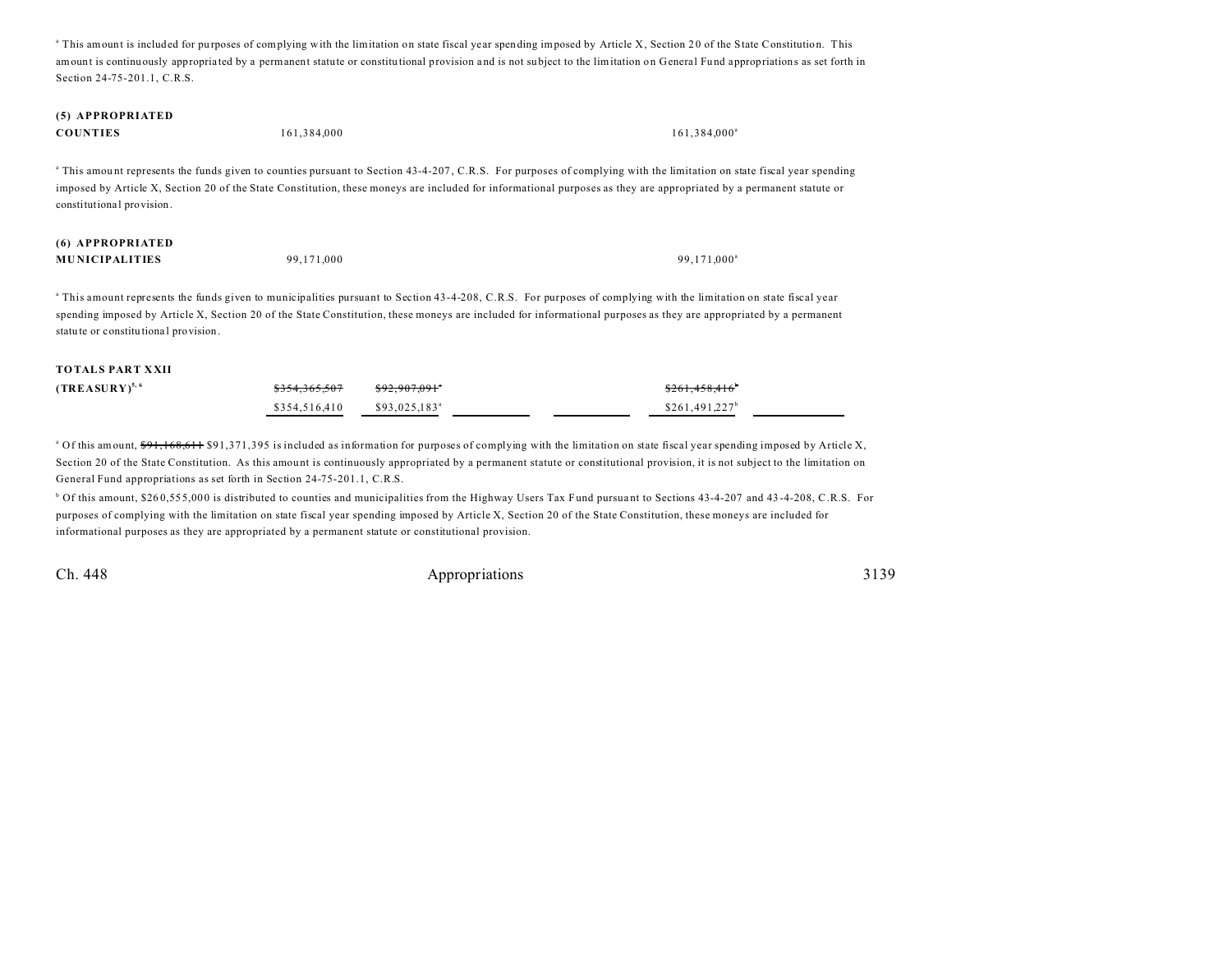Ch. 448 **Appropriations** 3140

**FOOTNOTES** -- The following statements are referenced to the numbered footnotes throughout section 2.

- 5 (Governor lined through this provision. See L. 2002, p. 3034.)
- 6 All Departments, Totals -- The General Assembly requests that copies of all reports requested in other footnotes contained in this act be delivered to the Joint Budget Committee and the majority and minority leadership in each house of the General Assembly. Each principal department of the state shall produce its rules in an electronic format that is suitable for public access through electronic means. Such rules in such format shall be submitted to the Office of Legislative Legal Services for publishing on the Internet. It is the intent of the General Assembly that this be done within existing resources.
- 240 Department of the Treasury, Administration -- The Department is requested to submit an annual report to the Joint Budget Committee on the performance of the state's investments. The report should include comparisons to relevant benchmarks and a detailed discussion of the benchmarks. This report should be submitted as a part of the Department's annual budget request.
- 241 Department of Treasury, Administration, Information Technology Asset Maintenance -- The Department is requested to submit a report to the Joint Budget Committee by November 1, 2002, detailing how the information technology replacement plan funded in this line item has impacted Department operations.
- 242 Department of the Treasury, Fire and Police Pension Association --These appropriations represent estimates of state payments required pursuant to Section 31-30-1112, C.R.S. The Fire and Police Pension Association is requested to include its state funding request for each of the programs supported by state payments in the annual budget request of the Department of the Treasury, including a narrative explanation of each program and a justification for each requested amount. Also, the Association is requested to submit an annual report of operations and investments for state supported programs to the Joint Budget Committee by January 15 of each year.